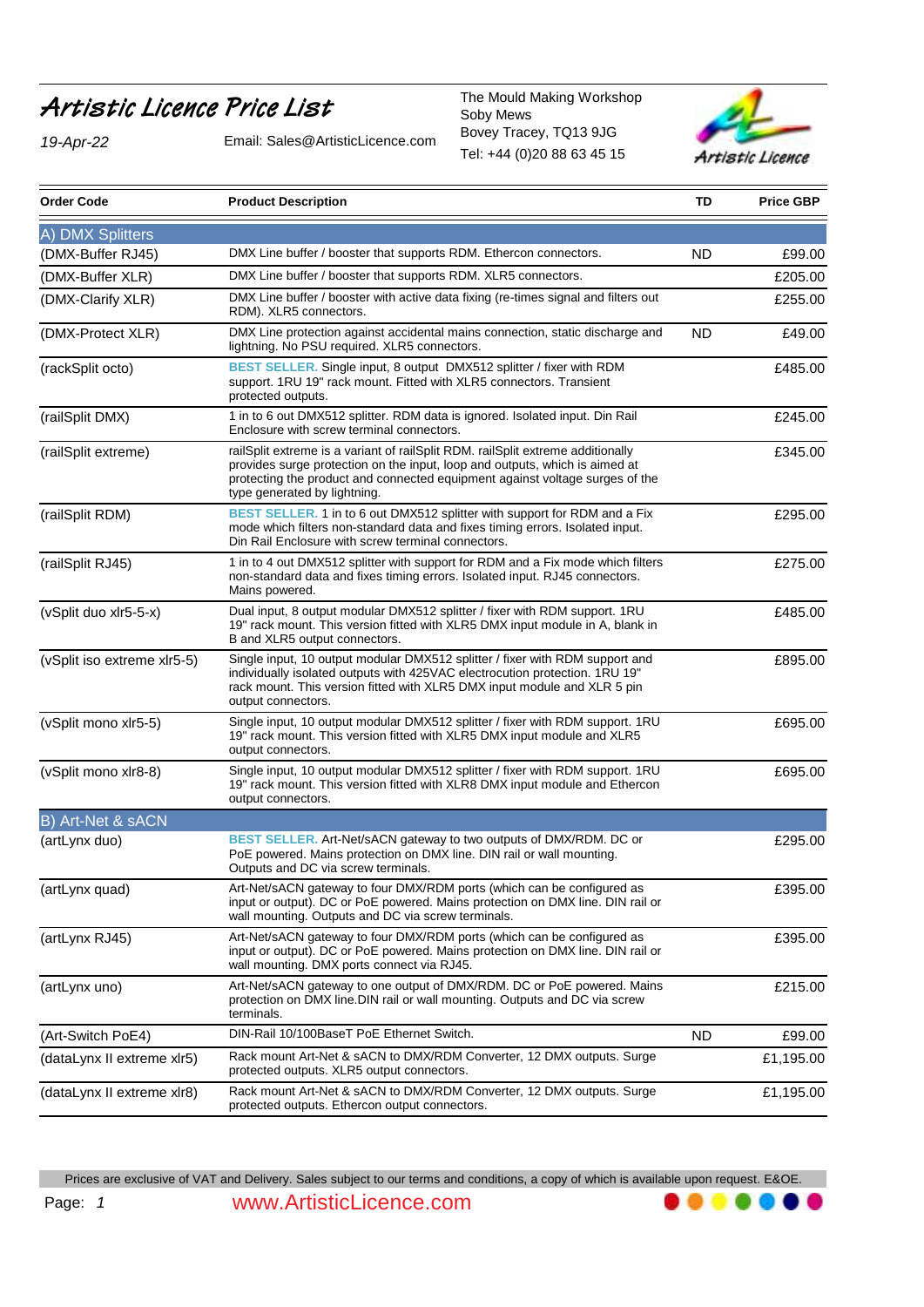| <b>Order Code</b>                           | <b>Product Description</b>                                                                                                                                                | TD        | <b>Price GBP</b> |
|---------------------------------------------|---------------------------------------------------------------------------------------------------------------------------------------------------------------------------|-----------|------------------|
| (dataLynx II SFP extreme<br>xlr5)           | Rack mount Art-Net & sACN to DMX/RDM Converter, 12 DMX outputs. Surge<br>protected outputs. SFP input slot. (Module not included)                                         |           | £1,295.00        |
| (dataLynx II xlr5)                          | Rack mount Art-Net & sACN to DMX/RDM Converter, 12 DMX outputs. XLR5<br>output connectors.                                                                                |           | £955.00          |
| (dataLynx II xlr8)                          | Rack mount Art-Net & sACN to DMX/RDM Converter, 12 DMX outputs.<br>Ethercon output connectors.                                                                            |           | £955.00          |
| (netLynx quad)                              | Ethernet to four DMX512/RDM universe output module. Flange mounted case                                                                                                   |           | £495.00          |
| (rackLynx octo)                             | BEST SELLER. Rack mount Art-Net & sACN to DMX/RDM Converter, 8 DMX<br>outputs. 1RU 19" rack mount. Transient protected outputs. XLR5 outputs.                             |           | £299.00          |
| C) DALI                                     |                                                                                                                                                                           |           |                  |
| (daliGate quad)                             | Art-Net/sACN to four DALI circuits. DIN rail or wall mounting. DALI circuits and<br>DC via screw terminals.                                                               |           | £495.00          |
| (daliPSU quad)                              | BEST SELLER. Four circuit DALI Bus Power Supply. All connections via<br>screw terminals.                                                                                  |           | £255.00          |
| (DALItoDMX)                                 | DIN Rail mount DALI to DMX converter. All connections via screw terminals.                                                                                                |           | £455.00          |
| (DMXtoDALI quad)                            | BEST SELLER. DIN Rail mount DMX to 4 DALI circuit converter with DT8<br>support. All connections via screw terminals.                                                     |           | £425.00          |
| D) Interface Products                       |                                                                                                                                                                           |           |                  |
| (Ethercon Punch A)                          | Neutrik EtherCON Chassis A Series IDC NE8FAV-YK                                                                                                                           | ND        | £4.95            |
| (Henrietta)                                 | RJ45 to female 5 pin XLR adapter.                                                                                                                                         | ND.       | £14.95           |
| (Henry)                                     | RJ45 to male 5 pin XLR adapter.                                                                                                                                           | ND.       | £14.95           |
| (Rail-Contact)                              | DIN Rail Contact closure DMX Trigger Unit.                                                                                                                                |           | £455.00          |
| (Rail-Demux)                                | DIN Rail mount DMX to 16 channel analogue.                                                                                                                                |           | £585.00          |
| (Rail-Flip)                                 | 4 universe DMX512/RDM change-over with manual or automatic fail-over and<br>remote control.                                                                               |           | £385.00          |
| (railMerge)                                 | BEST SELLER. DIN rail mounted product that merges two DMX inputs to one<br>DMX output. All connections via screw terminals.                                               |           | £415.00          |
| (Rail-Patch XLR5F)                          | Din rail mounted patch panel for 5 pin female XLR connector.                                                                                                              | <b>ND</b> | £17.95           |
| (Rail-Patch XLR5M)                          | Din rail mounted patch panel for 5 pin male XLR connector.                                                                                                                | <b>ND</b> | £17.95           |
| (Rail-Road)                                 | 19" Rack adapter for Din-Rail products.                                                                                                                                   |           | £145.00          |
| (railSwitch)                                | BEST SELLER. DIN Rail mount DMX controlled 6 channel mains relay.                                                                                                         |           | £295.00          |
| (Switch-Filter)                             | Current Limiter Filter for railSwitch.                                                                                                                                    |           | £38.00           |
| E1) Dimming - Mains                         |                                                                                                                                                                           |           |                  |
| (sunDial quad dmx 1k)                       | NEW FEATURES. sunDial 4 channel trailing edge dimmer with DMX/RDM<br>control. 1KW total at 230 VAC. PLASA 2019 Award Winner.                                              |           | £455.00          |
| E2) Dimming - LED                           |                                                                                                                                                                           |           |                  |
| (candlePower octo)                          | <b>NEW PRODUCT.</b> 8-channel LED dimmer with programmable CC and CV<br>outputs. DMX/RDM controlled. DIN rail or wall mounting                                            |           | £545.00          |
| (lightJuice CV4)                            | A PoE++ powered (24V 60W) 4 channel constant voltage dimmer.                                                                                                              |           | £695.00          |
| (Rail-Pipe HC)                              | Six Channel High Current Constant Voltage Controller for Passive LED<br>Fixtures.                                                                                         |           | £285.00          |
| Lighting Controllers - matisse wall panel   |                                                                                                                                                                           |           |                  |
| (matisse d4 dmx)                            | Wall panel DMX controller with 4 dials in 2-gang UK face plate. DMX output<br>can be concatenated. Purchase face plate in Accessories. PLASA 2018<br><b>Award Winner.</b> |           | £275.00          |
| (matisse f6 dmx)                            | Wall panel DMX controller. UK Format. Can be concatenated. PLASA 2018<br><b>Award Winner.</b>                                                                             |           | £295.00          |
| (matisse Light-Switch II)                   | BEST SELLER. Wall panel DMX controller with USB interface.                                                                                                                |           | £415.00          |
| F2) Lighting Controllers - moody wall panel |                                                                                                                                                                           |           |                  |
| (moody cvf1)                                | Wall panel controller for a zone of RGB colour with built-in CV dimmer.<br>Dynamic fades.                                                                                 |           | £155.00          |

Prices are exclusive of VAT and Delivery. Sales subject to our terms and conditions, a copy of which is available upon request. E&OE.

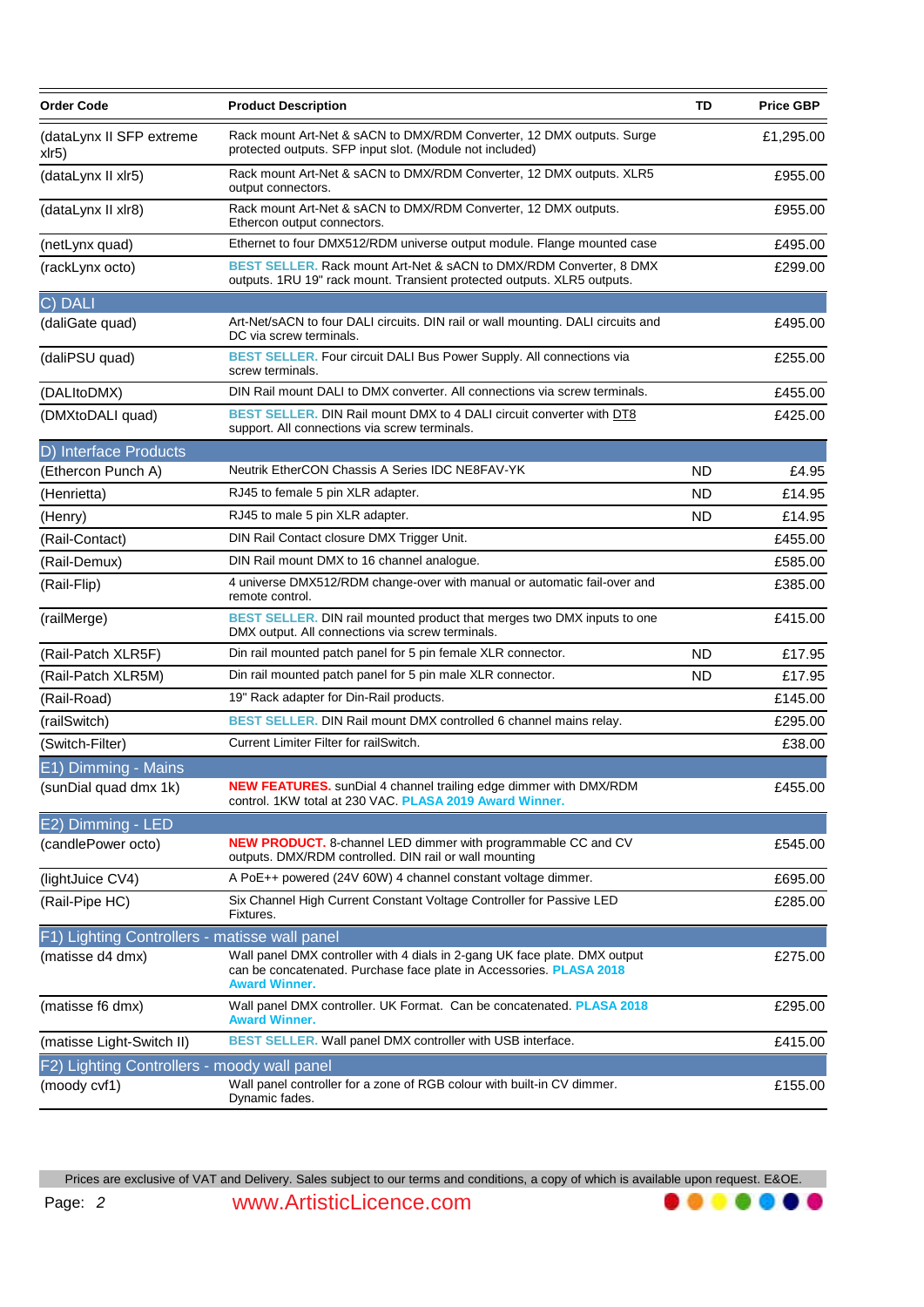| Wall panel controller for 1 channel of white light intensity with built-in CV<br>(moody cvi1)<br>dimmer.<br>Wall panel controller for a zone of RGB colour with built-in CV dimmer. Dial<br>(moody cvx1)<br>varies intensity.<br>Wall panel controller for a zone of RGB colour with built-in CV dimmer. Dial<br>(moody cvz1)<br>varies colour.<br>Wall mount DALI & DMX dynamic effects panel controller for a zone of RGB<br>(moody f1)<br>with illuminated rotary control.<br>Wall mount DALI & DMX dynamic effects panel controller for 10 zones of RGB<br>(moody f10)<br>with illuminated rotary control.<br>Wall mount DALI & DMX dynamic effects panel controller for 3 zones of RGB<br>(moody f3)<br>with illuminated rotary control.<br>Wall panel controller for 1 channel of white light intensity with DALI and DMX<br>(moody i1)<br>outputs.<br>Wall panel controller for 16 channels of white light intensity with DALI and DMX<br>(moody i16)<br>outputs.<br>Wall panel controller for 6 channels of white light intensity with DALI and DMX<br>(moody i6)<br>outputs.<br>Wall panel controller for a zone of RGB colour with DALI and DMX outputs.<br>(mod y x1)<br>Dial varies intensity.<br>Wall panel controller for 10 zones of RGB colour with DALI and DMX outputs.<br>(mody x10)<br>Dial varies intensity.<br>Wall panel controller for 3 zones of RGB colour with DALI and DMX outputs.<br>(moody x3)<br>Dial varies intensity.<br>Wall panel controller for a zone of RGBW colour with DALI and DMX outputs.<br>(moody y1)<br>Dial varies intensity.<br>Wall panel controller for 10 zones of RGBW colour with DALI and DMX<br>(moody y10)<br>outputs. Dial varies intensity.<br>Wall panel controller for 3 zones of RGBW colour with DALI and DMX outputs.<br>(moody y3)<br>Dial varies intensity.<br>Wall panel controller for a zone of RGB colour with DALI and DMX outputs.<br>(moody z1)<br>Dial varies colour.<br>Wall panel controller for 10 zones of RGB colour with DALI and DMX outputs.<br>(moody z10)<br>Dial varies colour.<br>Wall panel controller for 3 zones of RGB colour with DALI and DMX outputs.<br>(moody z3)<br>Dial varies colour.<br>F3) Lighting Controllers - pixel mappers<br>Control software for 2D/3D colour or intensity arrays. 4 Universe Output.<br>(Colour-Tramp 4U)<br>Control software for 2D/3D colour or intensity arrays. 8 Universe Output.<br>(Colour-Tramp 8U)<br>Control software for 2D/3D colour or intensity arrays. 20 Universe Output.<br>(Colour-Tramp 20U)<br>Control software for 2D/3D colour or intensity arrays. 40 Universe Output.<br>(Colour-Tramp 40U)<br>A Rack Mount PC pre-installed and tested with the Colour-Tramp software<br>(Colour-Tramp PC)<br>(Licence is still required).<br><b>RDM Monitor</b><br>(Colour-Tramp RDM)<br>Control software for 2D/3D colour or intensity arrays. Site Licence.<br>(Colour-Tramp SL)<br>An 85,000 pixel digital video to network converter housed in a 1u 19-inch rack<br>(dVnet server extreme)<br>case with 50/60Hz HDMI video input up to 1920x1080p progressive.<br>A 20,000 pixel digital video to network converter housed in a 1u 19-inch rack<br>(dVnet server pro)<br>case with 50/60Hz HDMI video input up to 1920x1080p progressive.<br>A 20,000 pixel digital video to network converter housed in a 1u 19-inch rack<br>(dVnet server)<br>case with 50Hz HDMI video input up to 1920x1080i interlaced.<br>Pixel mapper software licence for 1,000 pixels. Windows 10.<br>(dVnet soft 1,000)<br>Pixel mapper software licence for 2,000 pixels. Windows 10.<br>(dVnet soft 2,000)<br>Pixel mapper software licence for 8,000 pixels. Windows 10.<br>(dVnet soft 8,000)<br>Pixel mapper software licence for 20,000 pixels. Windows 10.<br>(dVnet soft 20,000) | <b>Order Code</b> | <b>Product Description</b> | TD | <b>Price GBP</b> |
|--------------------------------------------------------------------------------------------------------------------------------------------------------------------------------------------------------------------------------------------------------------------------------------------------------------------------------------------------------------------------------------------------------------------------------------------------------------------------------------------------------------------------------------------------------------------------------------------------------------------------------------------------------------------------------------------------------------------------------------------------------------------------------------------------------------------------------------------------------------------------------------------------------------------------------------------------------------------------------------------------------------------------------------------------------------------------------------------------------------------------------------------------------------------------------------------------------------------------------------------------------------------------------------------------------------------------------------------------------------------------------------------------------------------------------------------------------------------------------------------------------------------------------------------------------------------------------------------------------------------------------------------------------------------------------------------------------------------------------------------------------------------------------------------------------------------------------------------------------------------------------------------------------------------------------------------------------------------------------------------------------------------------------------------------------------------------------------------------------------------------------------------------------------------------------------------------------------------------------------------------------------------------------------------------------------------------------------------------------------------------------------------------------------------------------------------------------------------------------------------------------------------------------------------------------------------------------------------------------------------------------------------------------------------------------------------------------------------------------------------------------------------------------------------------------------------------------------------------------------------------------------------------------------------------------------------------------------------------------------------------------------------------------------------------------------------------------------------------------------------------------------------------------------------------------------------------------------------------------------------------------------------------------------------------------------------------------------------------------------------------------------------------------------------------------------------------------------------------------------------------------------------------------------------------------------------------------------------------------------------------------------------------------------------------------------------------------------------------------------------------------------------------------------------------------------|-------------------|----------------------------|----|------------------|
|                                                                                                                                                                                                                                                                                                                                                                                                                                                                                                                                                                                                                                                                                                                                                                                                                                                                                                                                                                                                                                                                                                                                                                                                                                                                                                                                                                                                                                                                                                                                                                                                                                                                                                                                                                                                                                                                                                                                                                                                                                                                                                                                                                                                                                                                                                                                                                                                                                                                                                                                                                                                                                                                                                                                                                                                                                                                                                                                                                                                                                                                                                                                                                                                                                                                                                                                                                                                                                                                                                                                                                                                                                                                                                                                                                                                              |                   |                            |    | £155.00          |
|                                                                                                                                                                                                                                                                                                                                                                                                                                                                                                                                                                                                                                                                                                                                                                                                                                                                                                                                                                                                                                                                                                                                                                                                                                                                                                                                                                                                                                                                                                                                                                                                                                                                                                                                                                                                                                                                                                                                                                                                                                                                                                                                                                                                                                                                                                                                                                                                                                                                                                                                                                                                                                                                                                                                                                                                                                                                                                                                                                                                                                                                                                                                                                                                                                                                                                                                                                                                                                                                                                                                                                                                                                                                                                                                                                                                              |                   |                            |    | £155.00          |
|                                                                                                                                                                                                                                                                                                                                                                                                                                                                                                                                                                                                                                                                                                                                                                                                                                                                                                                                                                                                                                                                                                                                                                                                                                                                                                                                                                                                                                                                                                                                                                                                                                                                                                                                                                                                                                                                                                                                                                                                                                                                                                                                                                                                                                                                                                                                                                                                                                                                                                                                                                                                                                                                                                                                                                                                                                                                                                                                                                                                                                                                                                                                                                                                                                                                                                                                                                                                                                                                                                                                                                                                                                                                                                                                                                                                              |                   |                            |    | £155.00          |
|                                                                                                                                                                                                                                                                                                                                                                                                                                                                                                                                                                                                                                                                                                                                                                                                                                                                                                                                                                                                                                                                                                                                                                                                                                                                                                                                                                                                                                                                                                                                                                                                                                                                                                                                                                                                                                                                                                                                                                                                                                                                                                                                                                                                                                                                                                                                                                                                                                                                                                                                                                                                                                                                                                                                                                                                                                                                                                                                                                                                                                                                                                                                                                                                                                                                                                                                                                                                                                                                                                                                                                                                                                                                                                                                                                                                              |                   |                            |    | £155.00          |
|                                                                                                                                                                                                                                                                                                                                                                                                                                                                                                                                                                                                                                                                                                                                                                                                                                                                                                                                                                                                                                                                                                                                                                                                                                                                                                                                                                                                                                                                                                                                                                                                                                                                                                                                                                                                                                                                                                                                                                                                                                                                                                                                                                                                                                                                                                                                                                                                                                                                                                                                                                                                                                                                                                                                                                                                                                                                                                                                                                                                                                                                                                                                                                                                                                                                                                                                                                                                                                                                                                                                                                                                                                                                                                                                                                                                              |                   |                            |    | £155.00          |
|                                                                                                                                                                                                                                                                                                                                                                                                                                                                                                                                                                                                                                                                                                                                                                                                                                                                                                                                                                                                                                                                                                                                                                                                                                                                                                                                                                                                                                                                                                                                                                                                                                                                                                                                                                                                                                                                                                                                                                                                                                                                                                                                                                                                                                                                                                                                                                                                                                                                                                                                                                                                                                                                                                                                                                                                                                                                                                                                                                                                                                                                                                                                                                                                                                                                                                                                                                                                                                                                                                                                                                                                                                                                                                                                                                                                              |                   |                            |    | £155.00          |
|                                                                                                                                                                                                                                                                                                                                                                                                                                                                                                                                                                                                                                                                                                                                                                                                                                                                                                                                                                                                                                                                                                                                                                                                                                                                                                                                                                                                                                                                                                                                                                                                                                                                                                                                                                                                                                                                                                                                                                                                                                                                                                                                                                                                                                                                                                                                                                                                                                                                                                                                                                                                                                                                                                                                                                                                                                                                                                                                                                                                                                                                                                                                                                                                                                                                                                                                                                                                                                                                                                                                                                                                                                                                                                                                                                                                              |                   |                            |    | £155.00          |
|                                                                                                                                                                                                                                                                                                                                                                                                                                                                                                                                                                                                                                                                                                                                                                                                                                                                                                                                                                                                                                                                                                                                                                                                                                                                                                                                                                                                                                                                                                                                                                                                                                                                                                                                                                                                                                                                                                                                                                                                                                                                                                                                                                                                                                                                                                                                                                                                                                                                                                                                                                                                                                                                                                                                                                                                                                                                                                                                                                                                                                                                                                                                                                                                                                                                                                                                                                                                                                                                                                                                                                                                                                                                                                                                                                                                              |                   |                            |    | £155.00          |
|                                                                                                                                                                                                                                                                                                                                                                                                                                                                                                                                                                                                                                                                                                                                                                                                                                                                                                                                                                                                                                                                                                                                                                                                                                                                                                                                                                                                                                                                                                                                                                                                                                                                                                                                                                                                                                                                                                                                                                                                                                                                                                                                                                                                                                                                                                                                                                                                                                                                                                                                                                                                                                                                                                                                                                                                                                                                                                                                                                                                                                                                                                                                                                                                                                                                                                                                                                                                                                                                                                                                                                                                                                                                                                                                                                                                              |                   |                            |    | £155.00          |
|                                                                                                                                                                                                                                                                                                                                                                                                                                                                                                                                                                                                                                                                                                                                                                                                                                                                                                                                                                                                                                                                                                                                                                                                                                                                                                                                                                                                                                                                                                                                                                                                                                                                                                                                                                                                                                                                                                                                                                                                                                                                                                                                                                                                                                                                                                                                                                                                                                                                                                                                                                                                                                                                                                                                                                                                                                                                                                                                                                                                                                                                                                                                                                                                                                                                                                                                                                                                                                                                                                                                                                                                                                                                                                                                                                                                              |                   |                            |    | £155.00          |
|                                                                                                                                                                                                                                                                                                                                                                                                                                                                                                                                                                                                                                                                                                                                                                                                                                                                                                                                                                                                                                                                                                                                                                                                                                                                                                                                                                                                                                                                                                                                                                                                                                                                                                                                                                                                                                                                                                                                                                                                                                                                                                                                                                                                                                                                                                                                                                                                                                                                                                                                                                                                                                                                                                                                                                                                                                                                                                                                                                                                                                                                                                                                                                                                                                                                                                                                                                                                                                                                                                                                                                                                                                                                                                                                                                                                              |                   |                            |    | £155.00          |
|                                                                                                                                                                                                                                                                                                                                                                                                                                                                                                                                                                                                                                                                                                                                                                                                                                                                                                                                                                                                                                                                                                                                                                                                                                                                                                                                                                                                                                                                                                                                                                                                                                                                                                                                                                                                                                                                                                                                                                                                                                                                                                                                                                                                                                                                                                                                                                                                                                                                                                                                                                                                                                                                                                                                                                                                                                                                                                                                                                                                                                                                                                                                                                                                                                                                                                                                                                                                                                                                                                                                                                                                                                                                                                                                                                                                              |                   |                            |    | £155.00          |
|                                                                                                                                                                                                                                                                                                                                                                                                                                                                                                                                                                                                                                                                                                                                                                                                                                                                                                                                                                                                                                                                                                                                                                                                                                                                                                                                                                                                                                                                                                                                                                                                                                                                                                                                                                                                                                                                                                                                                                                                                                                                                                                                                                                                                                                                                                                                                                                                                                                                                                                                                                                                                                                                                                                                                                                                                                                                                                                                                                                                                                                                                                                                                                                                                                                                                                                                                                                                                                                                                                                                                                                                                                                                                                                                                                                                              |                   |                            |    | £155.00          |
|                                                                                                                                                                                                                                                                                                                                                                                                                                                                                                                                                                                                                                                                                                                                                                                                                                                                                                                                                                                                                                                                                                                                                                                                                                                                                                                                                                                                                                                                                                                                                                                                                                                                                                                                                                                                                                                                                                                                                                                                                                                                                                                                                                                                                                                                                                                                                                                                                                                                                                                                                                                                                                                                                                                                                                                                                                                                                                                                                                                                                                                                                                                                                                                                                                                                                                                                                                                                                                                                                                                                                                                                                                                                                                                                                                                                              |                   |                            |    | £155.00          |
|                                                                                                                                                                                                                                                                                                                                                                                                                                                                                                                                                                                                                                                                                                                                                                                                                                                                                                                                                                                                                                                                                                                                                                                                                                                                                                                                                                                                                                                                                                                                                                                                                                                                                                                                                                                                                                                                                                                                                                                                                                                                                                                                                                                                                                                                                                                                                                                                                                                                                                                                                                                                                                                                                                                                                                                                                                                                                                                                                                                                                                                                                                                                                                                                                                                                                                                                                                                                                                                                                                                                                                                                                                                                                                                                                                                                              |                   |                            |    | £155.00          |
|                                                                                                                                                                                                                                                                                                                                                                                                                                                                                                                                                                                                                                                                                                                                                                                                                                                                                                                                                                                                                                                                                                                                                                                                                                                                                                                                                                                                                                                                                                                                                                                                                                                                                                                                                                                                                                                                                                                                                                                                                                                                                                                                                                                                                                                                                                                                                                                                                                                                                                                                                                                                                                                                                                                                                                                                                                                                                                                                                                                                                                                                                                                                                                                                                                                                                                                                                                                                                                                                                                                                                                                                                                                                                                                                                                                                              |                   |                            |    | £155.00          |
|                                                                                                                                                                                                                                                                                                                                                                                                                                                                                                                                                                                                                                                                                                                                                                                                                                                                                                                                                                                                                                                                                                                                                                                                                                                                                                                                                                                                                                                                                                                                                                                                                                                                                                                                                                                                                                                                                                                                                                                                                                                                                                                                                                                                                                                                                                                                                                                                                                                                                                                                                                                                                                                                                                                                                                                                                                                                                                                                                                                                                                                                                                                                                                                                                                                                                                                                                                                                                                                                                                                                                                                                                                                                                                                                                                                                              |                   |                            |    | £155.00          |
|                                                                                                                                                                                                                                                                                                                                                                                                                                                                                                                                                                                                                                                                                                                                                                                                                                                                                                                                                                                                                                                                                                                                                                                                                                                                                                                                                                                                                                                                                                                                                                                                                                                                                                                                                                                                                                                                                                                                                                                                                                                                                                                                                                                                                                                                                                                                                                                                                                                                                                                                                                                                                                                                                                                                                                                                                                                                                                                                                                                                                                                                                                                                                                                                                                                                                                                                                                                                                                                                                                                                                                                                                                                                                                                                                                                                              |                   |                            |    | £155.00          |
|                                                                                                                                                                                                                                                                                                                                                                                                                                                                                                                                                                                                                                                                                                                                                                                                                                                                                                                                                                                                                                                                                                                                                                                                                                                                                                                                                                                                                                                                                                                                                                                                                                                                                                                                                                                                                                                                                                                                                                                                                                                                                                                                                                                                                                                                                                                                                                                                                                                                                                                                                                                                                                                                                                                                                                                                                                                                                                                                                                                                                                                                                                                                                                                                                                                                                                                                                                                                                                                                                                                                                                                                                                                                                                                                                                                                              |                   |                            |    |                  |
|                                                                                                                                                                                                                                                                                                                                                                                                                                                                                                                                                                                                                                                                                                                                                                                                                                                                                                                                                                                                                                                                                                                                                                                                                                                                                                                                                                                                                                                                                                                                                                                                                                                                                                                                                                                                                                                                                                                                                                                                                                                                                                                                                                                                                                                                                                                                                                                                                                                                                                                                                                                                                                                                                                                                                                                                                                                                                                                                                                                                                                                                                                                                                                                                                                                                                                                                                                                                                                                                                                                                                                                                                                                                                                                                                                                                              |                   |                            |    | £2,180.00        |
|                                                                                                                                                                                                                                                                                                                                                                                                                                                                                                                                                                                                                                                                                                                                                                                                                                                                                                                                                                                                                                                                                                                                                                                                                                                                                                                                                                                                                                                                                                                                                                                                                                                                                                                                                                                                                                                                                                                                                                                                                                                                                                                                                                                                                                                                                                                                                                                                                                                                                                                                                                                                                                                                                                                                                                                                                                                                                                                                                                                                                                                                                                                                                                                                                                                                                                                                                                                                                                                                                                                                                                                                                                                                                                                                                                                                              |                   |                            |    | £3,360.00        |
|                                                                                                                                                                                                                                                                                                                                                                                                                                                                                                                                                                                                                                                                                                                                                                                                                                                                                                                                                                                                                                                                                                                                                                                                                                                                                                                                                                                                                                                                                                                                                                                                                                                                                                                                                                                                                                                                                                                                                                                                                                                                                                                                                                                                                                                                                                                                                                                                                                                                                                                                                                                                                                                                                                                                                                                                                                                                                                                                                                                                                                                                                                                                                                                                                                                                                                                                                                                                                                                                                                                                                                                                                                                                                                                                                                                                              |                   |                            |    | £6,900.00        |
|                                                                                                                                                                                                                                                                                                                                                                                                                                                                                                                                                                                                                                                                                                                                                                                                                                                                                                                                                                                                                                                                                                                                                                                                                                                                                                                                                                                                                                                                                                                                                                                                                                                                                                                                                                                                                                                                                                                                                                                                                                                                                                                                                                                                                                                                                                                                                                                                                                                                                                                                                                                                                                                                                                                                                                                                                                                                                                                                                                                                                                                                                                                                                                                                                                                                                                                                                                                                                                                                                                                                                                                                                                                                                                                                                                                                              |                   |                            |    | £12,800.00       |
|                                                                                                                                                                                                                                                                                                                                                                                                                                                                                                                                                                                                                                                                                                                                                                                                                                                                                                                                                                                                                                                                                                                                                                                                                                                                                                                                                                                                                                                                                                                                                                                                                                                                                                                                                                                                                                                                                                                                                                                                                                                                                                                                                                                                                                                                                                                                                                                                                                                                                                                                                                                                                                                                                                                                                                                                                                                                                                                                                                                                                                                                                                                                                                                                                                                                                                                                                                                                                                                                                                                                                                                                                                                                                                                                                                                                              |                   |                            |    | £2,495.00        |
|                                                                                                                                                                                                                                                                                                                                                                                                                                                                                                                                                                                                                                                                                                                                                                                                                                                                                                                                                                                                                                                                                                                                                                                                                                                                                                                                                                                                                                                                                                                                                                                                                                                                                                                                                                                                                                                                                                                                                                                                                                                                                                                                                                                                                                                                                                                                                                                                                                                                                                                                                                                                                                                                                                                                                                                                                                                                                                                                                                                                                                                                                                                                                                                                                                                                                                                                                                                                                                                                                                                                                                                                                                                                                                                                                                                                              |                   |                            |    | £3,995.00        |
|                                                                                                                                                                                                                                                                                                                                                                                                                                                                                                                                                                                                                                                                                                                                                                                                                                                                                                                                                                                                                                                                                                                                                                                                                                                                                                                                                                                                                                                                                                                                                                                                                                                                                                                                                                                                                                                                                                                                                                                                                                                                                                                                                                                                                                                                                                                                                                                                                                                                                                                                                                                                                                                                                                                                                                                                                                                                                                                                                                                                                                                                                                                                                                                                                                                                                                                                                                                                                                                                                                                                                                                                                                                                                                                                                                                                              |                   |                            |    | £24,600.00       |
|                                                                                                                                                                                                                                                                                                                                                                                                                                                                                                                                                                                                                                                                                                                                                                                                                                                                                                                                                                                                                                                                                                                                                                                                                                                                                                                                                                                                                                                                                                                                                                                                                                                                                                                                                                                                                                                                                                                                                                                                                                                                                                                                                                                                                                                                                                                                                                                                                                                                                                                                                                                                                                                                                                                                                                                                                                                                                                                                                                                                                                                                                                                                                                                                                                                                                                                                                                                                                                                                                                                                                                                                                                                                                                                                                                                                              |                   |                            |    | £5,500.00        |
|                                                                                                                                                                                                                                                                                                                                                                                                                                                                                                                                                                                                                                                                                                                                                                                                                                                                                                                                                                                                                                                                                                                                                                                                                                                                                                                                                                                                                                                                                                                                                                                                                                                                                                                                                                                                                                                                                                                                                                                                                                                                                                                                                                                                                                                                                                                                                                                                                                                                                                                                                                                                                                                                                                                                                                                                                                                                                                                                                                                                                                                                                                                                                                                                                                                                                                                                                                                                                                                                                                                                                                                                                                                                                                                                                                                                              |                   |                            |    | £4,500.00        |
|                                                                                                                                                                                                                                                                                                                                                                                                                                                                                                                                                                                                                                                                                                                                                                                                                                                                                                                                                                                                                                                                                                                                                                                                                                                                                                                                                                                                                                                                                                                                                                                                                                                                                                                                                                                                                                                                                                                                                                                                                                                                                                                                                                                                                                                                                                                                                                                                                                                                                                                                                                                                                                                                                                                                                                                                                                                                                                                                                                                                                                                                                                                                                                                                                                                                                                                                                                                                                                                                                                                                                                                                                                                                                                                                                                                                              |                   |                            |    | £4,000.00        |
|                                                                                                                                                                                                                                                                                                                                                                                                                                                                                                                                                                                                                                                                                                                                                                                                                                                                                                                                                                                                                                                                                                                                                                                                                                                                                                                                                                                                                                                                                                                                                                                                                                                                                                                                                                                                                                                                                                                                                                                                                                                                                                                                                                                                                                                                                                                                                                                                                                                                                                                                                                                                                                                                                                                                                                                                                                                                                                                                                                                                                                                                                                                                                                                                                                                                                                                                                                                                                                                                                                                                                                                                                                                                                                                                                                                                              |                   |                            |    | £75.00           |
|                                                                                                                                                                                                                                                                                                                                                                                                                                                                                                                                                                                                                                                                                                                                                                                                                                                                                                                                                                                                                                                                                                                                                                                                                                                                                                                                                                                                                                                                                                                                                                                                                                                                                                                                                                                                                                                                                                                                                                                                                                                                                                                                                                                                                                                                                                                                                                                                                                                                                                                                                                                                                                                                                                                                                                                                                                                                                                                                                                                                                                                                                                                                                                                                                                                                                                                                                                                                                                                                                                                                                                                                                                                                                                                                                                                                              |                   |                            |    | £150.00          |
|                                                                                                                                                                                                                                                                                                                                                                                                                                                                                                                                                                                                                                                                                                                                                                                                                                                                                                                                                                                                                                                                                                                                                                                                                                                                                                                                                                                                                                                                                                                                                                                                                                                                                                                                                                                                                                                                                                                                                                                                                                                                                                                                                                                                                                                                                                                                                                                                                                                                                                                                                                                                                                                                                                                                                                                                                                                                                                                                                                                                                                                                                                                                                                                                                                                                                                                                                                                                                                                                                                                                                                                                                                                                                                                                                                                                              |                   |                            |    | £300.00          |
|                                                                                                                                                                                                                                                                                                                                                                                                                                                                                                                                                                                                                                                                                                                                                                                                                                                                                                                                                                                                                                                                                                                                                                                                                                                                                                                                                                                                                                                                                                                                                                                                                                                                                                                                                                                                                                                                                                                                                                                                                                                                                                                                                                                                                                                                                                                                                                                                                                                                                                                                                                                                                                                                                                                                                                                                                                                                                                                                                                                                                                                                                                                                                                                                                                                                                                                                                                                                                                                                                                                                                                                                                                                                                                                                                                                                              |                   |                            |    | £750.00          |

Prices are exclusive of VAT and Delivery. Sales subject to our terms and conditions, a copy of which is available upon request. E&OE.

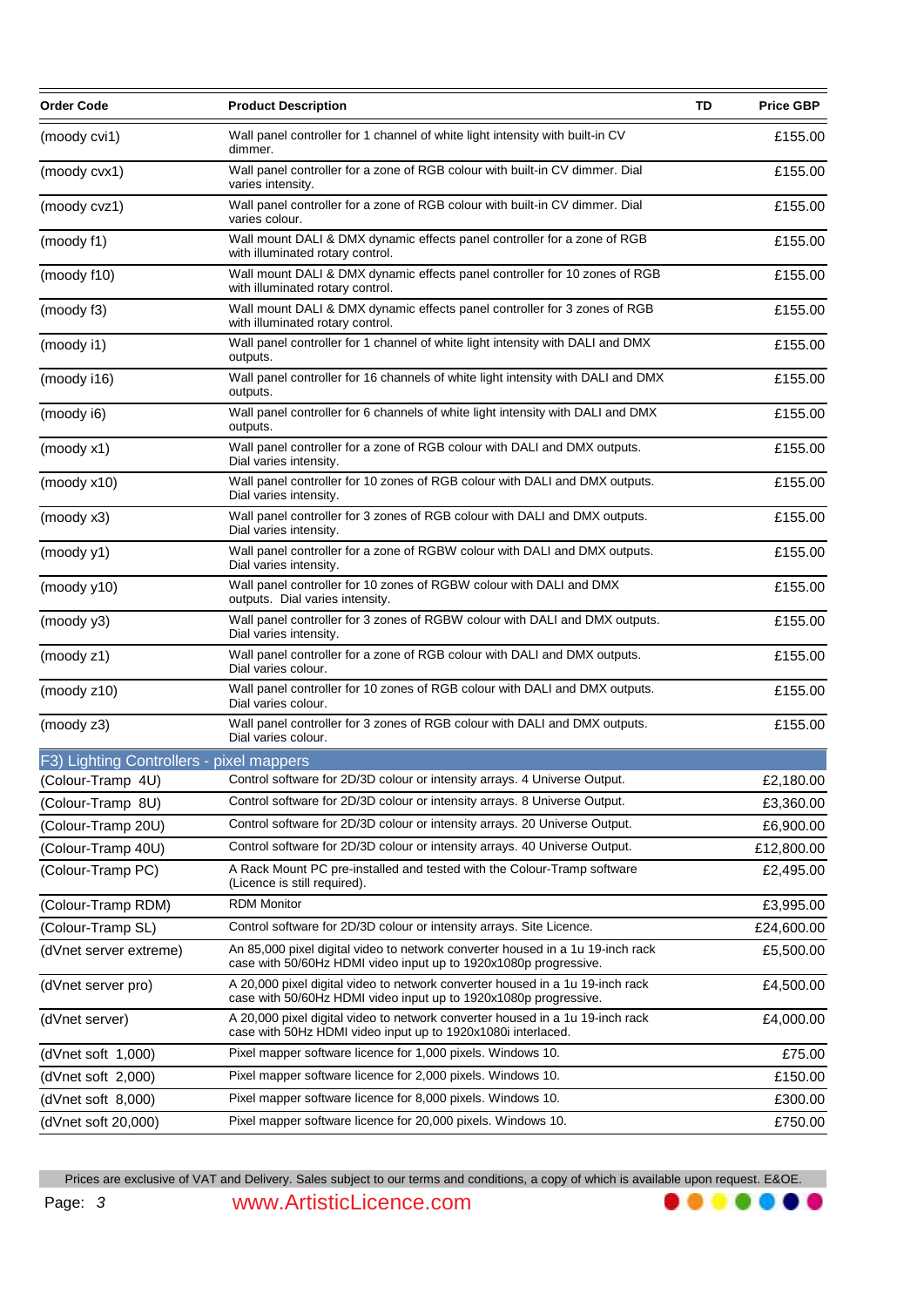| <b>Order Code</b>                                    | <b>Product Description</b>                                                                                                                                           | TD        | <b>Price GBP</b> |
|------------------------------------------------------|----------------------------------------------------------------------------------------------------------------------------------------------------------------------|-----------|------------------|
| (dVnet soft 40,000)                                  | Pixel mapper software licence for 40,000 pixels. Windows 10.                                                                                                         |           | £1,000.00        |
| (dVnet soft 85,000)                                  | Pixel mapper software licence for 85,000 pixels. Windows 10.                                                                                                         |           | £2,000.00        |
| G) Test Equipment<br>(Commissioner Cable<br>DMX XLR) | <b>NEW PRODUCT.</b> RJ45 to XLR5F/M adapter for Commissioner blue and<br>Commissioner rdmx.                                                                          | ND        | £29.95           |
| (Commissioner dali)                                  | Hand-held DALI commissioning, test and analysis tool.                                                                                                                | <b>ND</b> | £299.00          |
| (Commissioner rdmx)                                  | <b>NEW PRODUCT.</b> Hand-held DMX512 transmitter, receiver, RDM programming<br>tool and cable tester. RJ45 output.                                                   | <b>ND</b> | £199.00          |
| (daliDongle)                                         | USB-to-DALI converter, designed to work in conjunction with DMX-Workshop.                                                                                            | <b>ND</b> | £59.95           |
| (DMX-Break)                                          | Breakout module for testing DMX512.                                                                                                                                  | <b>ND</b> | £39.95           |
| (lightSense)                                         | <b>NEW PRODUCT.</b> USB light sensor for use with DMX-Workshop and mapping<br>LED dimmers.                                                                           | ND.       | £59.95           |
| (Mic-Mani)                                           | Full service for all versions of Micro-Scope and upgrade to Micro-Scope 3c.                                                                                          | Z         | £199.00          |
| (Micro-Scope 3c Upgrade)                             | <b>NEW PRODUCT.</b> Contains a microprocessor replacement and case label<br>allowing any Micro-Scope to be updated to a Micro-Scope 3c. (Adds RDM<br>functionality). | ND        | £99.00           |
| (Micro-Scope 3c)                                     | <b>NEW PRODUCT: DMX512 and RDM tester.</b>                                                                                                                           | <b>ND</b> | £399.00          |
| (nanoScope developer)                                | A simple RDM analyser and DMX512 mimic for product developers.                                                                                                       | ND        | £29.95           |
| (nanoScope tx)                                       | A simple DMX512 transmitter built into an XLR connector and supplied with<br>XLR5 Gender adapter.                                                                    | ND        | £39.95           |
| (nanoScope)                                          | A simple DMX512/RDM tester built into an XLR connector.                                                                                                              | <b>ND</b> | £29.95           |
| <b>H) Power Supplies</b>                             |                                                                                                                                                                      |           |                  |
| (PSU-24-0.75-FER)                                    | PSU for artLynx, daliGate. Terminated with 2 pin ferrules. Universal AC input<br>on IEC.                                                                             |           | £30.00           |
| (PSU-24-0.75-XLR4)                                   | PSU for netLynx quad. Terminated with XLR4. Universal AC input on IEC.                                                                                               |           | £45.00           |
| (PSU-24-2.5-DR)                                      | Din Rail PSU for Rail products. 24V 2.5A. Universal AC input                                                                                                         |           | £69.00           |
| (PSU-24-2-FER)                                       | PSU for Rail-Demux and Rail-PSU-D4. Terminated with 2 pin ferrules.<br>Universal AC input on IEC.                                                                    |           | £55.00           |
| (PSU-48-1-DR)                                        | Din Rail PSU for Art-Switch PoE4. Universal AC input                                                                                                                 |           | £115.00          |
| (PSU-9-1.5-DCJ)                                      | Spare PSU for Micro-Scope and DMX-Buffer. Universal voltage input.                                                                                                   |           | £30.00           |
| I) OEM                                               |                                                                                                                                                                      |           |                  |
| (oemGate quad)                                       | oemGate quad is a fully featured gateway between ethernet and DMX512/RDM. It is<br>supplied as a PCB Assembly and aimed at the custom assembly and OEM markets.      |           | £495.00          |
| J) Books                                             |                                                                                                                                                                      |           |                  |
| (Control Freak)                                      | Control Freak by Artistic Licence CEO Wayne Howell, is a reference on the<br>subject of DMX512 and RDM.                                                              | Z         | £29.95           |
| (Light Bytes)                                        | Light Bytes by Artistic Licence CEO Wayne Howell, is a reference on the<br>subject of Art-Net and sACN.                                                              | Z         | £35.00           |
| K) Spares & accessories                              |                                                                                                                                                                      |           |                  |
| (Commissioner case)                                  | <b>NEW PRODUCT.</b> Rigid zip case for Commissioner with large cable<br>compartment.                                                                                 |           | £54.00           |
| (Gender 5MM)                                         | Neutrik male to male gender changer to convert port to DMX512 input. (For<br>use with dataLynx II and netLynx quad).                                                 |           | £19.00           |
| (matisse d4 fascia bk)                               | Cover and dial kit for matisse d4. Matt black plastic fascia plate and dial.                                                                                         |           | £20.00           |
| (matisse d4 fascia bkch)                             | Cover and dial kit for matisse d4. Matt black plastic fascia plate and chrome<br>dial.                                                                               |           | £20.00           |
| (matisse d4 fascia bs)                               | Cover and dial kit for matisse d4. Brushed steel fascia plate and brushed steel<br>dial.                                                                             |           | £20.00           |
| (matisse d4 fascia ch)                               | Cover and dial kit for matisse d4. Chrome fascia plate and chrome dial.                                                                                              |           | £20.00           |
| (matisse d4 fascia pw)                               | Cover and dial kit for matisse d4. Polished white fascia plate and polished<br>white dial.                                                                           |           | £20.00           |